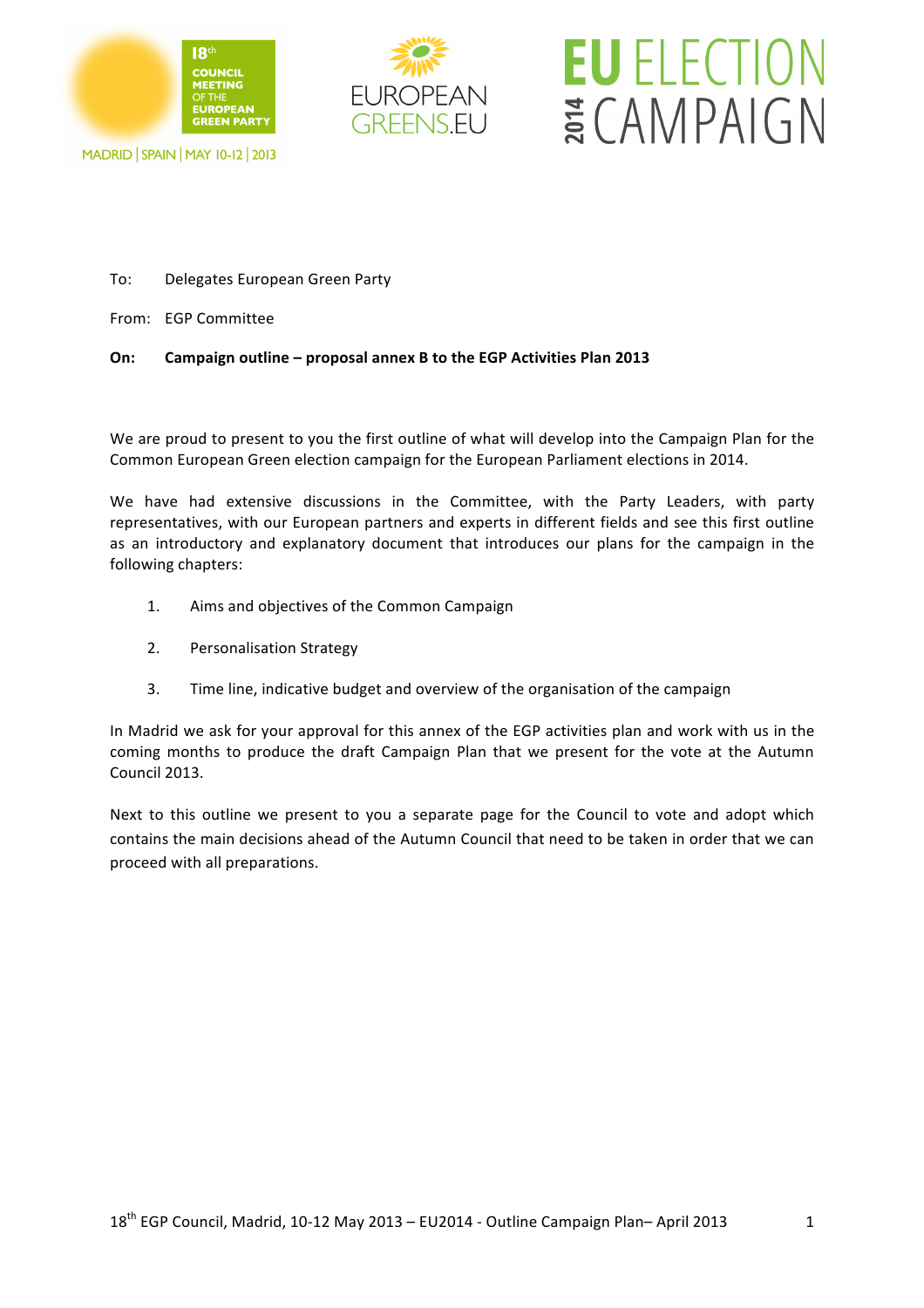

### **EUROPEAN GREENS.EU**

## **EU ELECTION** ECAMPAIGN

### **1. Aims and objectives for the Common Green European election campaign**

In 2014 we, the European Greens, will be running our 3rd common European electoral campaign. But the situation will be quite different from when we first broke new European ground by running a common campaign in 2004.

This time the voters will be going to the polls after five years of an enduring European crisis that has hit hard in most of the member states. This time we will be campaigning against the backdrop of growing tensions between different parts of the European Union and receding support for the Union among citizens and against a higher level of euroscepticism and dissatisfaction with politics in general. And this time we will not be the only ones among European political families promising such a common campaign.

We European Greens have a vision that is clear and strong enough to guide our countries on a credible way out from the crisis, to fight for more democratic legitimacy in the EU and to change current policies to reconstruct our economy towards new green economic and social patterns, to combine solidarity, solidity and sustainability, to reshape democracy and defend the rule of law.

The triple challenge we therefore must and can meet with a three-pronged answer, building a campaign with a distinct Green and European character.

We European Greens advocate a Green Transformation strategy that we have developed on the basis of the Green New Deal concept which we introduced five years ago and which represents a set of economic, fiscal, financial and social proposals.

We European Greens steadfastly continue promoting the European integration process towards a political Union, because we want Europe to change deeply not only its policies, but also the way in which it takes decisions and involves civil society; we argue that more integrated, democratic and green Europe on economic and social issues, more European solidarity, more Europe on the environmental, energy and climate front and a more common European voice on the international scene and a resolute refusal of nationalism are necessary to overcome the crisis.

We European Greens demonstrate that we not only demand more democratic legitimacy in Europe, but are also willing to actively partner with European citizens in how we run the campaign by involving them in the development of our manifesto, in the selection of our leading candidate, and in campaign activities that will bring Europeans from different countries together.

We should unite to pursue four goals in this campaign:

- more votes in all,
- more MEPs.
- MEPs from more countries,
- stronger Green parties.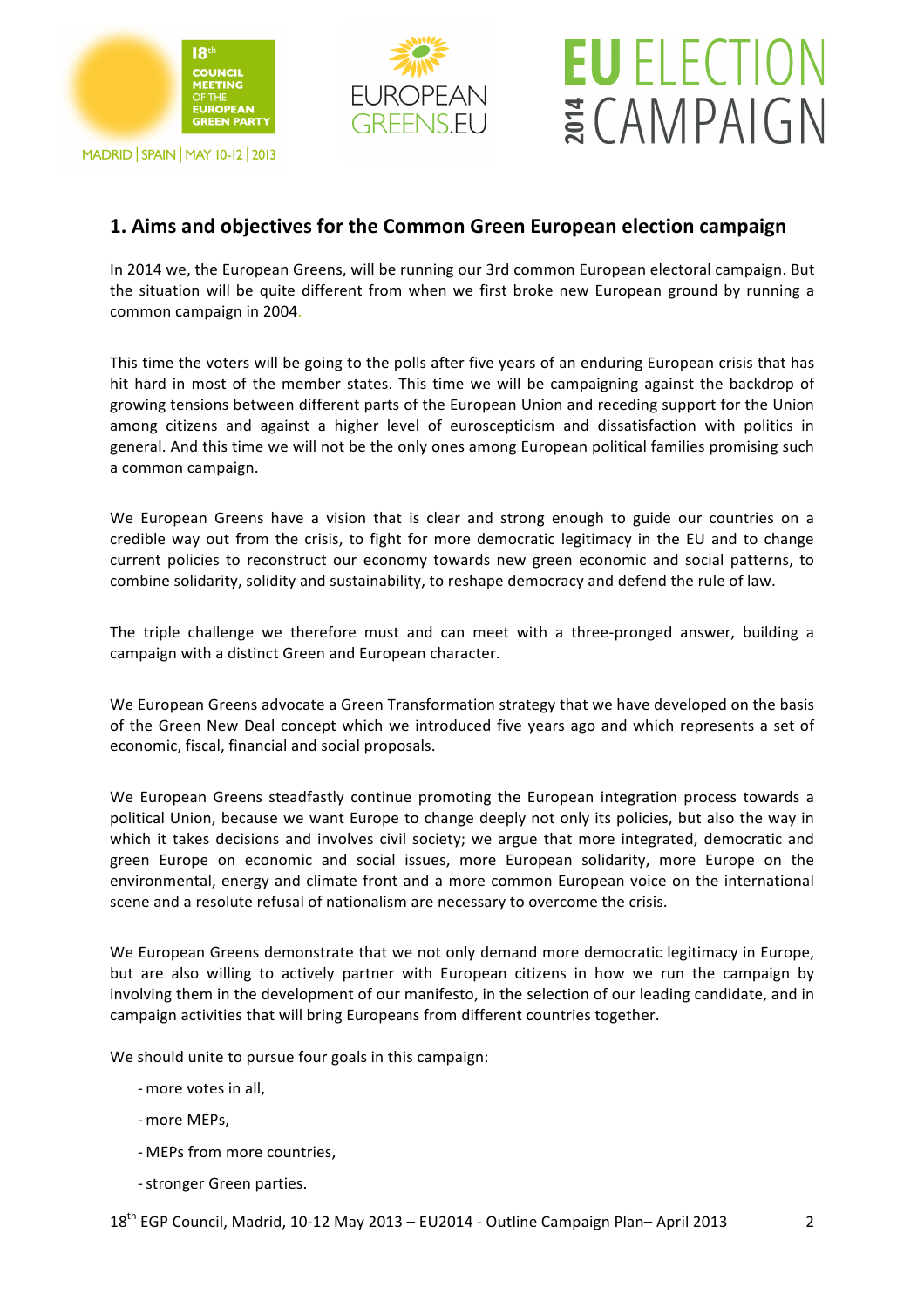





The EGP will try hard to team up with the other European political families and many civil society actors to cooperate in efforts to raise participation in the 2014 elections.

The 2014 common campaign will not be won from Brussels. We will only be successful, if the Member Parties take ownership of this campaign. Nonetheless the EGP in cooperation with the GGEP will do everything within our means to make the 2014 campaign successful. In several Member States there are going to be other elections simultaneously with or close to the European elections. It is the goal of the EGP to help integrating the common campaign with the national, regional or local campaigns. In this we will pursue a 28-states-strategy, offering reliable coordination and support.

With the Europeanisation of the campaign we want to break the three barriers of traditional campaigning: it will be pan-EU; it will be modern technology; it will be very participatory. It will underline our message that Greens are ahead.

Our common campaign should be focused, concentrating on a limited number of political projects, demands and topical campaigns. It remains to be discussed which these will be.

The construction of our campaign will have to strengthen three pillars:

transforming our economies which includes greening social, financial, fiscal, energy and climate policies; enabling the EU citizens to take full ownership of EU, by enlarging the possibilities of participation and consultation both at national and EU levels by making use of digital society, including launching a new EU reform process aimed at making the EU more democratic and efficient; enhancing solidarity within and between our countries, including particular proposals for youth empowerment.

The essential tools of our common campaign should be: a common core message and a common claim; a common visual; a common manifesto; the common development of signature topical positions and campaigns; a common tone that positions us as a force of change; a similar style of promoting citizen involvement; the common selection of a leading candidate to be the face and heart of the campaign; the nomination of topical candidates willing to serve not only in their home country; the use of social media and internet campaigning, some transnational events in the campaign and materials that present the Greens as a truly European party which derives common strength from our diversity.

Common events cannot be very many in number, considering our limited means. They could range from bi-local discussions, where panels and audiences are connected online; to common activities in the Baltic Sea, Mediterranean and Danube macro-regions; to joint activities cross-border to commemorate e.g. the 25th anniversary of the fall of the Iron Curtain or the 10th anniversary of the EU accession of Poland, Hungary and others etc. The EGP would be willing to support such common activities politically and financially (within the limits of our budget).

In some member states Greens might only have a chance of getting someone elected to the European Parliament, if they manage to enter into electoral alliances. For the common campaign it will be important that the Green brand will also remain visible in these cases.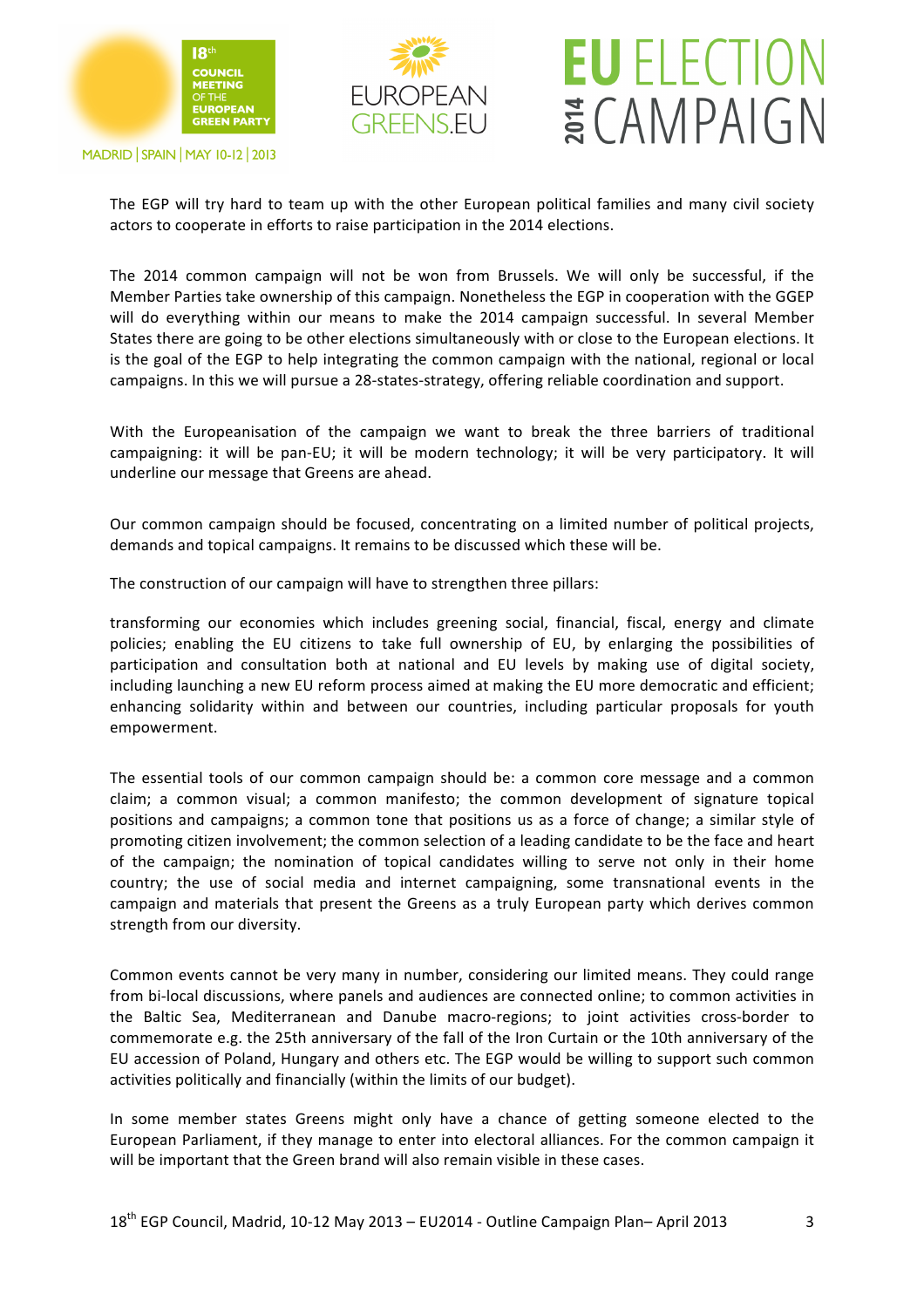







### **2. Personalisation Strategy EU 2014 Campaign**

*Show!clear!Green!profile! Use personalisation for more visibility and mobilisation Go!new!ways Promote!democratic!participation!*

#### **Trans-nationalisation, participation and renewing democracy**

Three of the challenges in European campaigning for the election next year, will be 'getting through' to the citizens, mobilising our activists and our electorate and creating Green visibility. One of the ways of dealing with this will be to pursue a personalisation strategy. To that end we advocate to personalise much stronger and be more inviting than in previous campaigns.

We foresee five aspects of personalisation in the upcoming campaign:

- 1. Elect a common Green leading candidate in an open electronic primary
- 2. Nominate topical ambassadors, i.e. Green candidates standing for our key topics
- 3. Support regional candidacies where there's demand for that
- 4. Invite the Member Parties to include transnational candidates on their lists
- 5. Invite Member Parties to promote the election of young candidates on their lists

The first proposal, the online primaries, is, we are aware of it, the most audacious one. Because we would be the first to organise this on a European level. Like we were the first political family to run a common European campaign, we want to be the first with a major step towards more direct democracy on a European level again.

Before explaining more in depth why we propose a leading candidate and the primary as a means to elect this candidate we will introduce the other 4 ideas, which will also be important for strengthening our Green profile.

#### **Topical\$ambassadors**

Greens have many outstanding experts in different topical fields. Some of them are well known for their expertise beyond the borders of their own countries. These politicians should play an important role in supporting the Common Green European election campaign.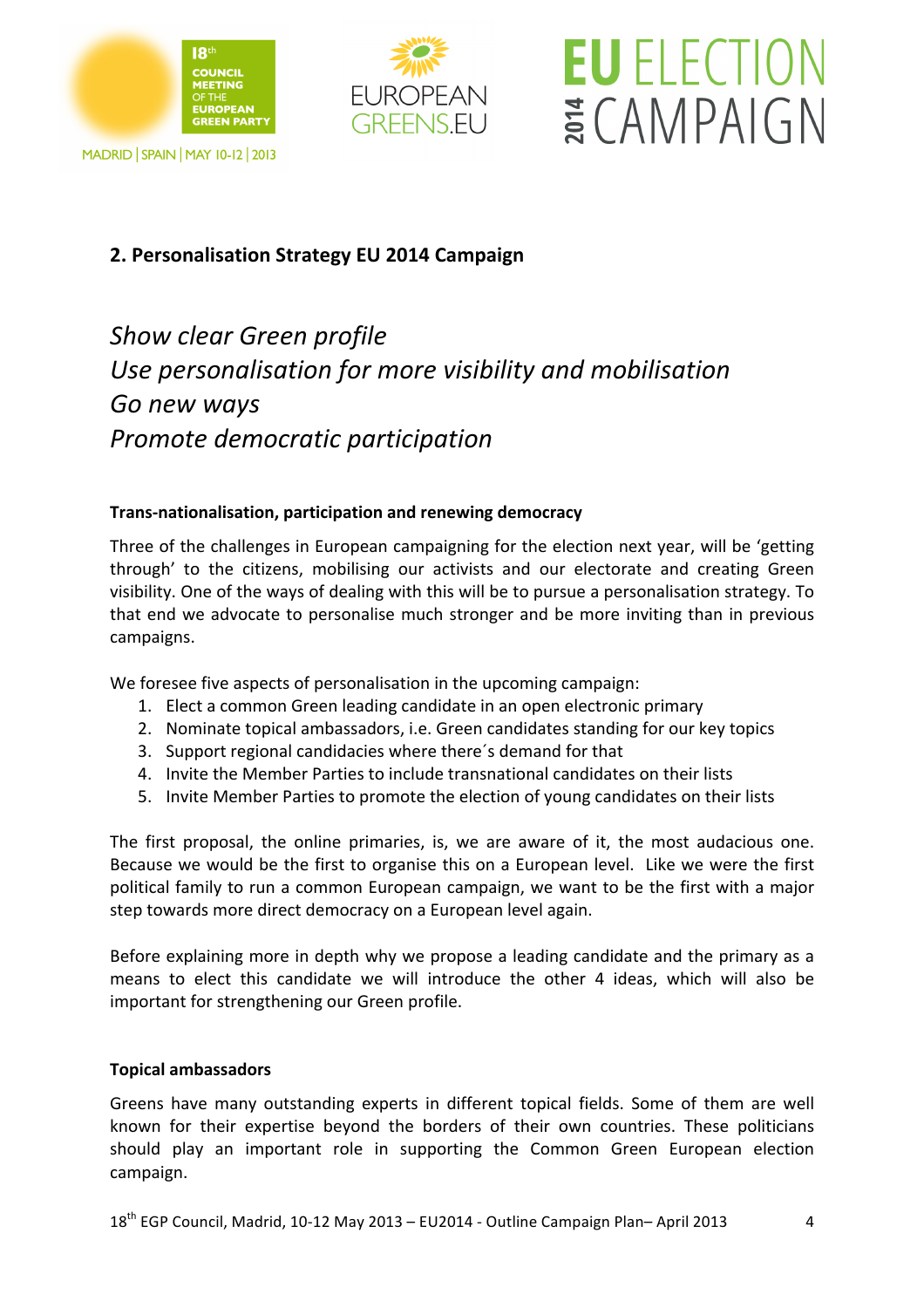





A well known Green expert on energy for instance could also be invited to cover pertaining issues not only in her/his home country, but also on panels or in interviews elsewhere. Where national parties find it useful they can make use of the European 'green face(s)' for renewables, anti-nuclear, fisheries and so on.

Member Parties can thus also highlight the successes achieved by the Green Group in the European Parliament. We hope this will have added value for the 16 out of the 28 member states where we do not have a Green MEP yet, and give them a higher credibility.

Naturally, the EGP is not going to impose. If a Member Party does not want to or cannot make use of the added profile of the topical candidates - that is there call.

We propose that a list of such topical candidates should be put together by the EGP Committee in cooperation with the Member Parties and be voted as a bloc in the EGP Electoral Congress.

#### **Regional\$candidates**

Where cross border activities are being organized or - more generally – where it makes sense to give additional exposure to regional candidates, parties may want to agree to promotion of such regional candidates (for example: Danube Macro-Region?). The EGP could offer support to the work of regional candidates.

#### **Transnational candidates**

Transnationality on the 'national' lists for the European elections can also be achieved by inviting the Member Parties to open a place on their list for non-native candidates.

The legal principle regulating the electability for non nationals for an EU election is as follows: "Every citizen of the Union has the right to vote and to stand as a candidate at elections to the European Parliament in the Member State in which he or she resides, under the same conditions as nationals of that State." However, the eligibility to stand as a candidate is non-uniform in the Member States. For some Member States this is far easier to achieve than in others.

Depending on the feasibility in each Member State we invite Member Parties to open up places for non-nationals. Since the basic requirement is residency in the Member State it is unlikely that one of the top places on the list will be opened up for the non-national except in cases of high added political value. However, in almost all countries parties could allocate lower places on the list for foreign residents and use that in a dedicated campaign, for example to the 'diaspora', like Italians in Belgium or Polish in Germany.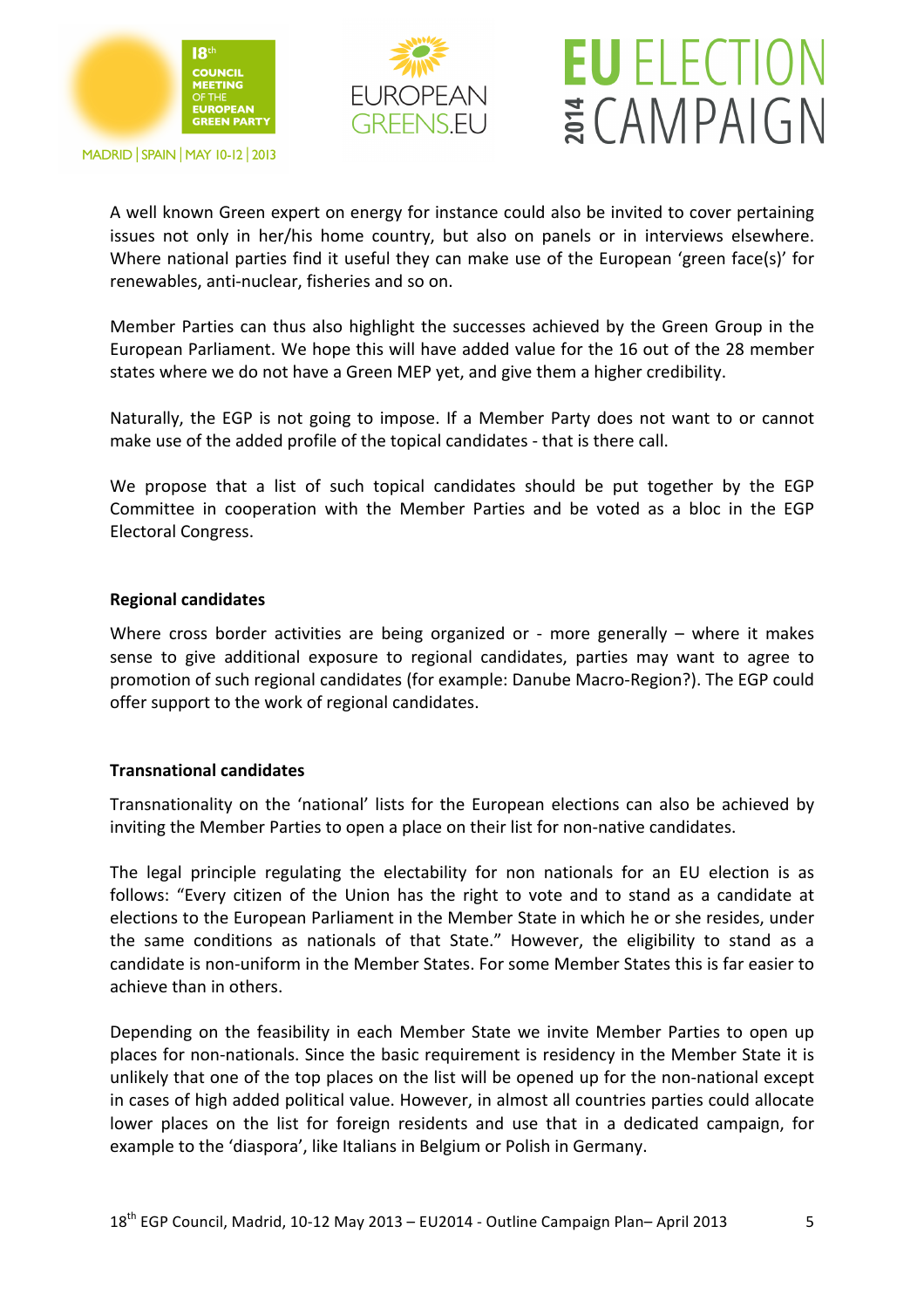



## **EU** ELECTION ECAMPAIGN

#### **Youth candidates**

Green lists traditionally stand out for their diverse and balanced representation. Young politicians are part of the Green Group in the European Parliament and this has had great added value for our political functioning. We would like to ask the Member Parties to continue with this good tradition and encourage their young politicians to compete for prominent places on the lists.

#### **Why do we need a Green leading candidate?**

The nomination of a Green leading candidate for the 2014 EU election will send a strong message of unity and consensus among Greens. In spite of the continued efforts of Greens to fight for transnational lists, the next elections are still going to be decided on the basis of national lists. But the challenge to create more of a common public sphere for the elections and to present the persons best able to represent that effort is not going away. It is important to personalise our Green message through one person, one leading Green candidate that will participate in the leading candidate debates with the leading candidates of the other political families.

The Christian Democrats and the Socialists have announced their intention to nominate their candidate for the president of the EU Commission as leader for the upcoming campaign. Currently the Liberals are undecided but they will probably present one leading candidate for the campaign as well.

We consider the one leading EGP candidate to be the heart and the face of our campaign and the representative of our political family throughout the campaign. We will also express clearly that the Green leading candidate would be our choice for the EU Commission President, should the opportunity arise. The leading candidate maybe involved by member as they find useful. The EGP will give the leading candidate organizational support and present her/him as our representative in the EU level debates with the leading candidates of the other political families to which the EGP will be invited.

#### **What are the advantages of a primary strategy?**

We think that the primary process that should start late this year will – as a pre-campaign help creating awareness for the European elections and for our green contributions early on and lend some momentum to the campaign proper thereafter. Through our debates and activities around the primary we will stimulate debate, discussions and enhance the visibility and the credibility of the candidates that compete in it as well as the Green family more broadly.

The advantages that we see in this primary strategy are:

− It helps making the contenders for the position of the Green leading candidate better known in the public beyond their home countries; the winner, who will then be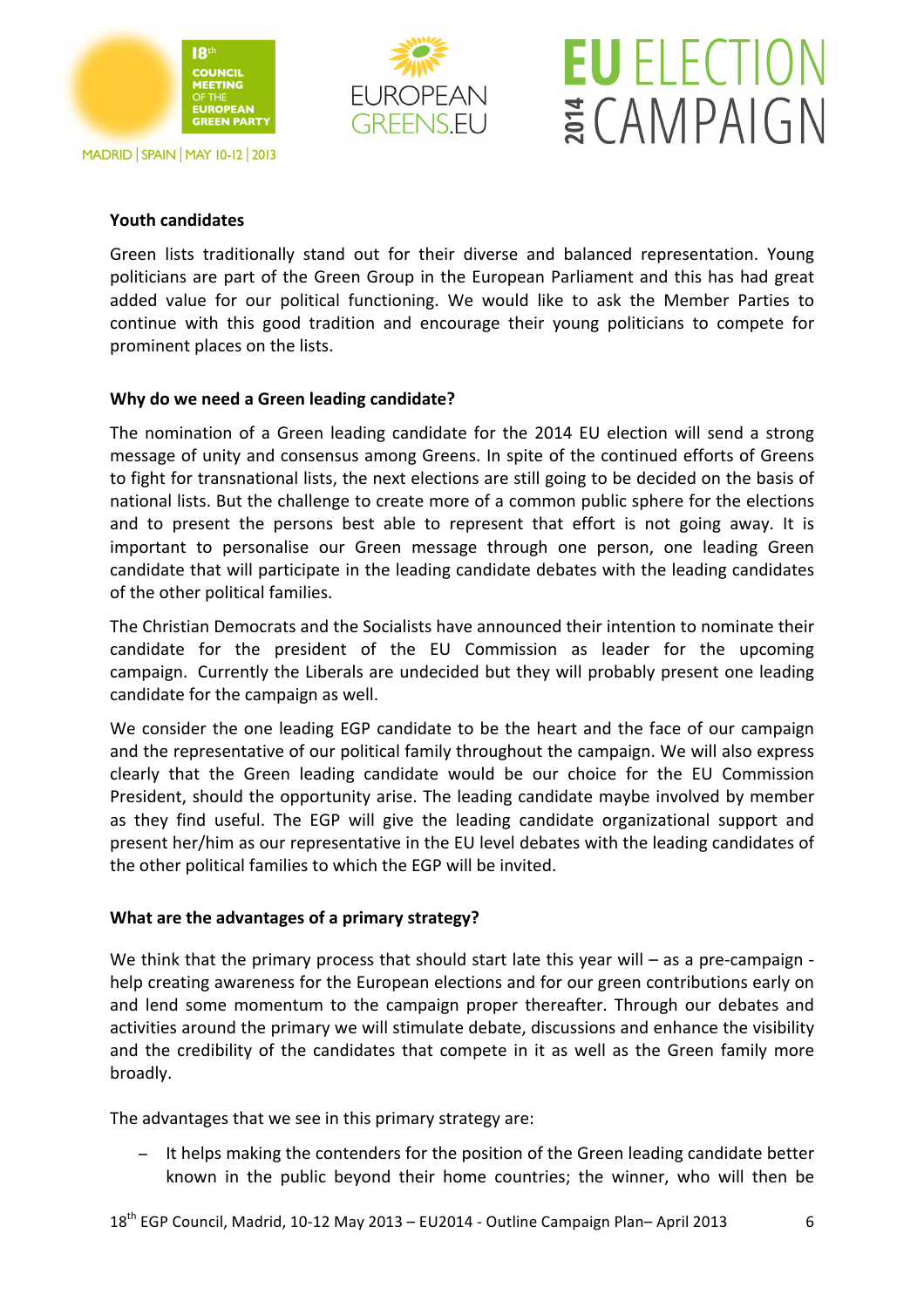



## **EU** ELECTION ECAMPAIGN

representing us in European debates with the candidates for the Commission president's position from EPP, S&D and ALDE, will gain in stature; the other contenders will also be able to raise their profile; the Green family will profit by having more widely known figures.

- − It will enhance the level of common discussions on policy between European Greens from different countries, because it will oblige candidates not only to deal with their own national campaign priorities, but also to gain a real European credibility, each of them trying to highlight in their campaigning what makes them best qualified for the job.
- − We will be creating a whole lot of media attention that we could not possibly pay for. Just remember how much the announcement in 2004 that the EGP would run a common campaign helped us with the media. This primary will create even more attention, because it will break three barriers of traditional campaigning: it will be pan-EU; it will be modern technology; it will be very participatory. It will underline our message that Greens are ahead.
- − We will be able to use the phase of the primary as a mobilising tool by organising debating events online and offline etc.
- − We will have a great attraction for young people who are very much engaged with new!media.
- − We can use this primary campaign as a very convincing point in our fund raising that might otherwise be extremely difficult.
- − We will be getting a great wealth of email addresses that we can then continue using during the rest of the campaign, and beyond.

#### **Who can participate in the primary?**

The primary will be a form of direct democracy. Of course we must show that we are able to organise the primary in a safe, secure, privacy protected, anonymous and transparent way.

The right to vote in the primary shall be made dependent on two requirements:

- − Voters have to identify themselves as EU citizens at least 16 years old
- − Voters have to declare they support the goals of the European Greens

#### **Candidate nomination by Member Parties for the online primary**

The EGP will send out a call for candidacies in September 2013. All candidates must have the support by at least five EU28 Member Parties of the EGP. Member Parties can only support one candidate. The candidate has to express her/his intention to be a candidate for the European Parliament.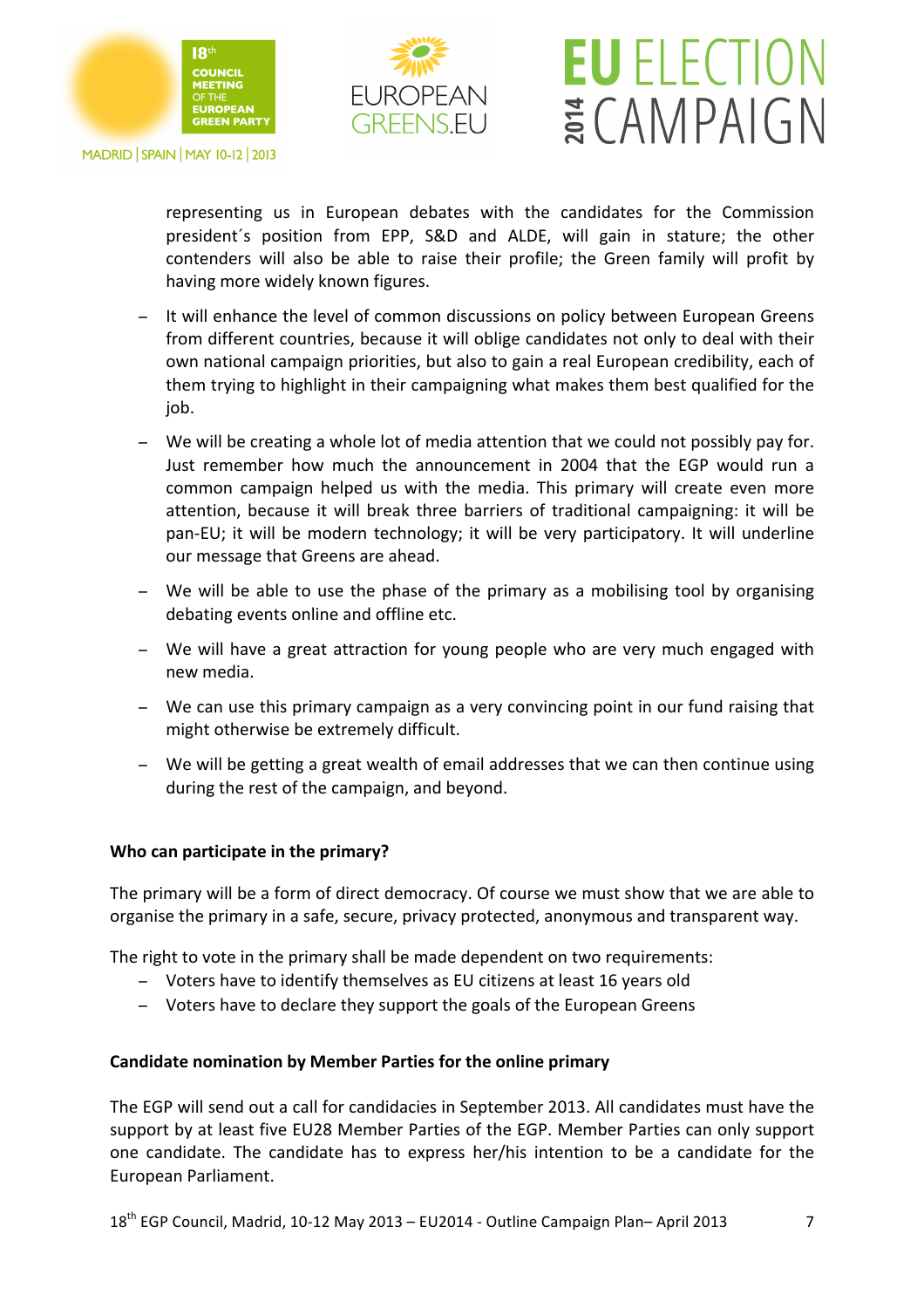



## **EU ELECTION** ECAMPAIGN

#### **Organising a primary**

To engage the public, and in cooperation with the Member Parties, the EGP would like to organise candidate debates in several EU member states online and offline. Realistically the number of offline debates will have to be smaller than the number of member states. These debates will serve as pre-campaign events before the actual campaign will start. A more detailed plan has to be developed once the decision to go for it has been taken.

#### **Feasibility**

The EGP Committee has made inquiries if the online primary is technically possible and what would be the best way to organise this.

Technically it is possible to organize it within Green parameters like privacy and data protection and naturally with an anonymised vote. Several professional firms are able to perform this service at a more than reasonable cost. Nevertheless, to mobilise the voters and to raise the awareness during the pre-campaign phase, it is necessary to organise meetings and develop a media campaign around the primary to serve the goal of transnationalisation and we have allocated a budget to this.

We know of several good examples of online primaries, even in our own member parties, however it goes without saying that the EGP Committee is aware of the fact that, friend and foe will be interested. Besides the pressure to deliver a 100% safe and no risk proposal, this also means a huge opportunity for the Greens to put their stamp on transnationalisation and democratisation of the campaign.

#### **What are the alternatives to an open primary?**

The alternative would be to select a leading candidate at an EGP Council/Congress in 2014. That could of course also be done. From our point of view it would be a distant second best, because it would be less participatory, less attractive for the public, less innovatively European - and less fun.

#### **Time\$Line**

| EGP Spring Council I Madrid I Adoption procedure         |
|----------------------------------------------------------|
| Call for candidates                                      |
| <b>EGP Autumn Council I Presentation candidates</b>      |
| Online primaries                                         |
| Candidates debates in Member States and virtual debates  |
|                                                          |
| Presentation winning candidate at the electoral Congress |
|                                                          |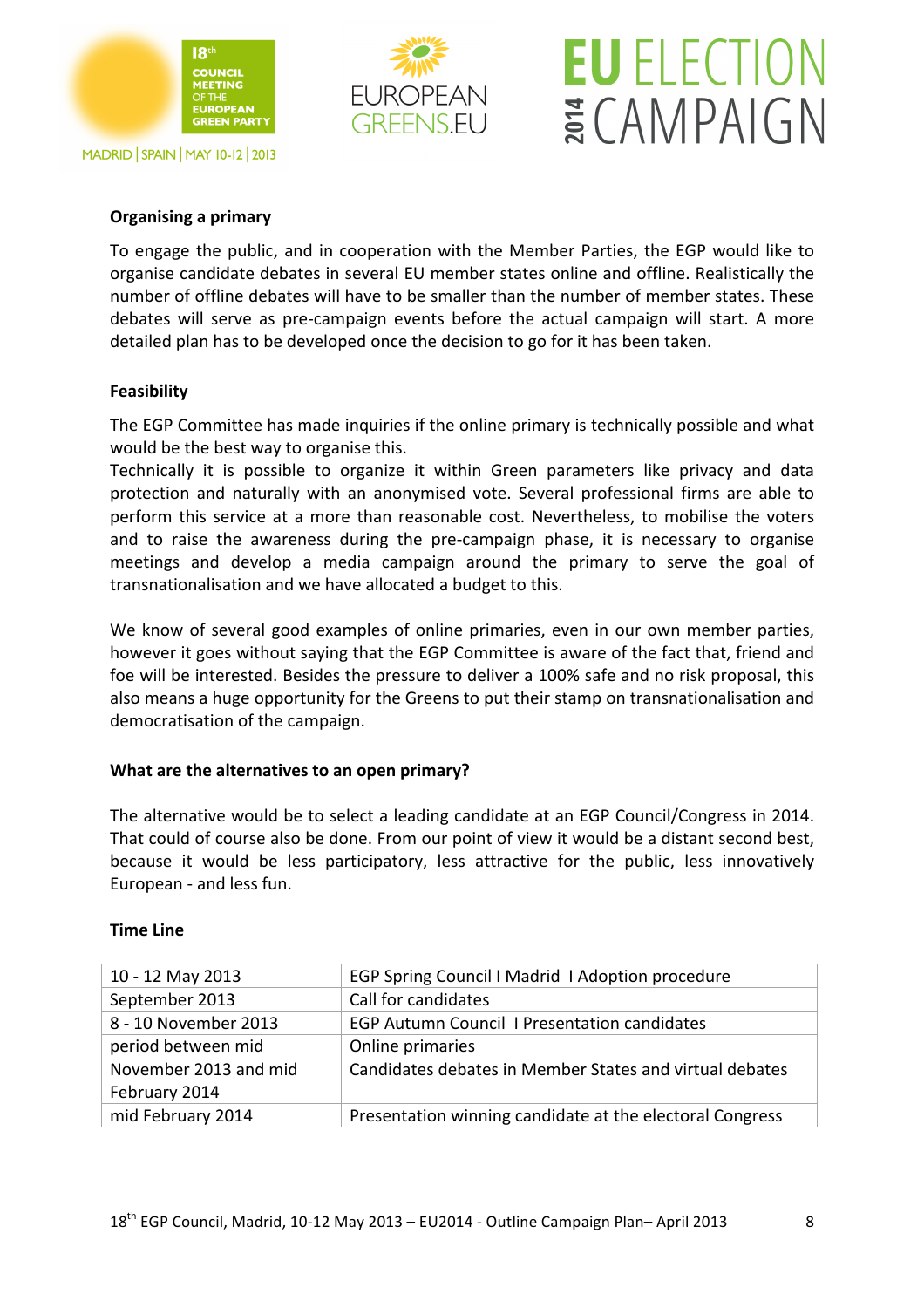





### **3. Time Line**

| <b>March 2013</b> | - Brussels, the Green Party Leaders of the EU28 Member States met to<br>discuss on the aims and objectives, the strategy, topics, activities and<br>the personalisation of the common campaign.<br>- EGP Committee met and decides on draft campaign plan, the call for<br>tender for the agency who will develop the common visual and other<br>elements of the Common Campaign. Opens the call for campaign<br>manager. |  |  |  |
|-------------------|---------------------------------------------------------------------------------------------------------------------------------------------------------------------------------------------------------------------------------------------------------------------------------------------------------------------------------------------------------------------------------------------------------------------------|--|--|--|
| 1 April           | <b>Start fundraising</b>                                                                                                                                                                                                                                                                                                                                                                                                  |  |  |  |
| $8 - 10$ May      | <b>EGP Council</b>                                                                                                                                                                                                                                                                                                                                                                                                        |  |  |  |
|                   | Decision by the Council on:                                                                                                                                                                                                                                                                                                                                                                                               |  |  |  |
|                   | Outline Common Campaign                                                                                                                                                                                                                                                                                                                                                                                                   |  |  |  |
|                   | Proposal decisions for timely preparation<br>Green Party Leaders meet and discuss on Campaign Strategy and Plan                                                                                                                                                                                                                                                                                                           |  |  |  |
|                   | May and June Committee chooses Agency                                                                                                                                                                                                                                                                                                                                                                                     |  |  |  |
|                   | Campaign working groups meet                                                                                                                                                                                                                                                                                                                                                                                              |  |  |  |
|                   | Campaign managers of the member parties meet                                                                                                                                                                                                                                                                                                                                                                              |  |  |  |
|                   | Summer 2013 Development of the campaign concept by Agency                                                                                                                                                                                                                                                                                                                                                                 |  |  |  |
| 7-8 September     | EGP Committee meets, discusses on final campaign plan,                                                                                                                                                                                                                                                                                                                                                                    |  |  |  |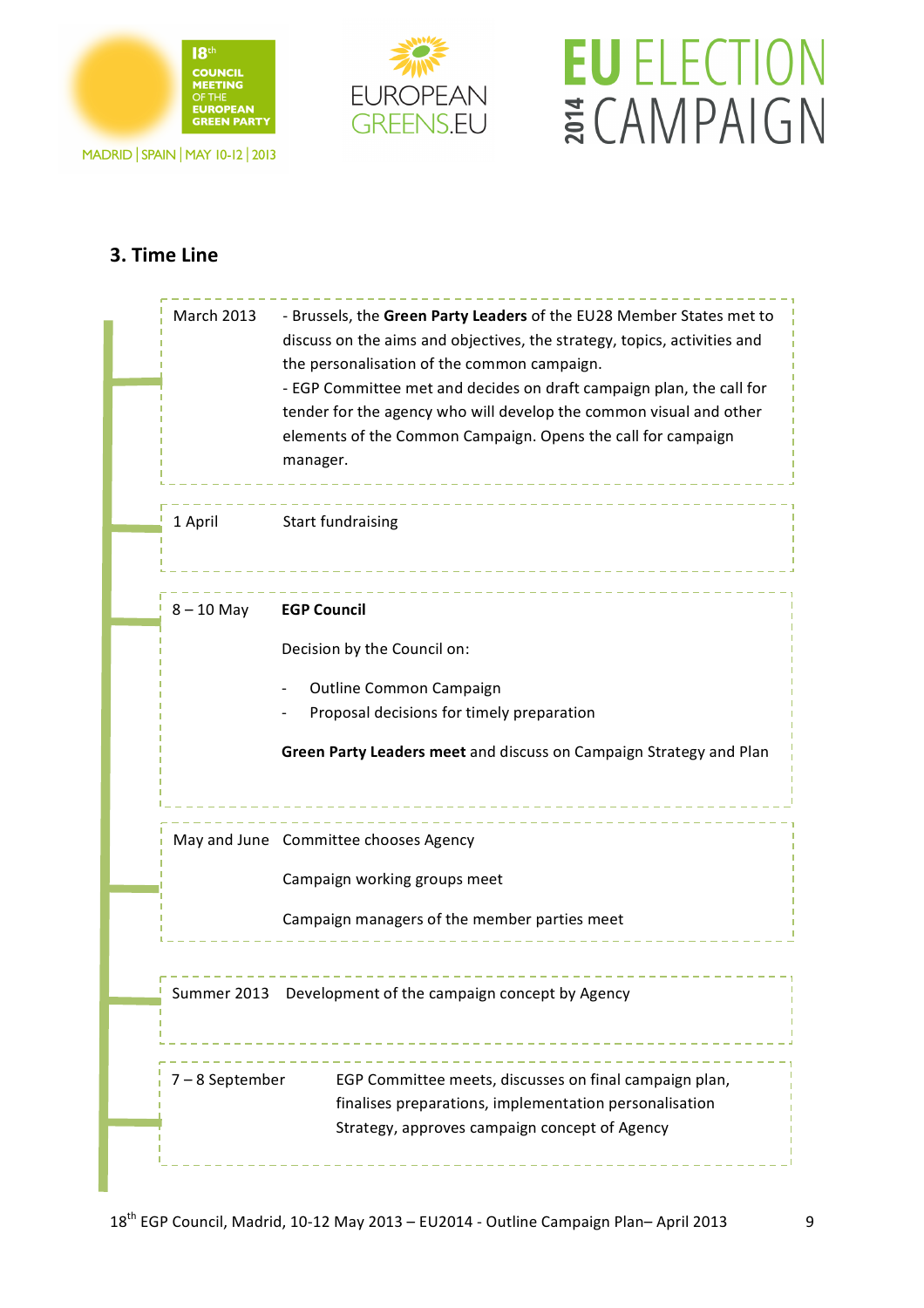



# **EU ELECTION ECAMPAIGN**

MADRID | SPAIN | MAY 10-12 | 2013

|                                  | September - October Campaign working groups meet                                                                                                          |
|----------------------------------|-----------------------------------------------------------------------------------------------------------------------------------------------------------|
|                                  | Social media core group meets                                                                                                                             |
|                                  | Campaign managers of the member parties meet                                                                                                              |
|                                  | Development of concept common campaign                                                                                                                    |
|                                  | Preparation pre-campaign phase, framing of election activities<br>calendar                                                                                |
| 8-10 November                    | <b>EGP Council</b>                                                                                                                                        |
|                                  | Presentation leading candidates<br>$\circ$                                                                                                                |
|                                  | Decision on Campaign Strategy and plan<br>$\circ$                                                                                                         |
|                                  | Presentation concept of the campaign<br>$\circ$                                                                                                           |
|                                  | Discussion with civil society on the manifesto<br>$\circ$<br><b>Green Party Leaders meet</b>                                                              |
| Mid November 2013 - post Council |                                                                                                                                                           |
|                                  | Start pre-campaign phase; debates on location and online                                                                                                  |
| and mid February                 | If primary, than this will be organised in the period between after the Council                                                                           |
| Christmas break                  |                                                                                                                                                           |
|                                  | Mid February 2014 Green electoral congress*, opening Campaign, presentation<br>leading candidate, vote on the manifesto, nomination of topical candidates |
|                                  |                                                                                                                                                           |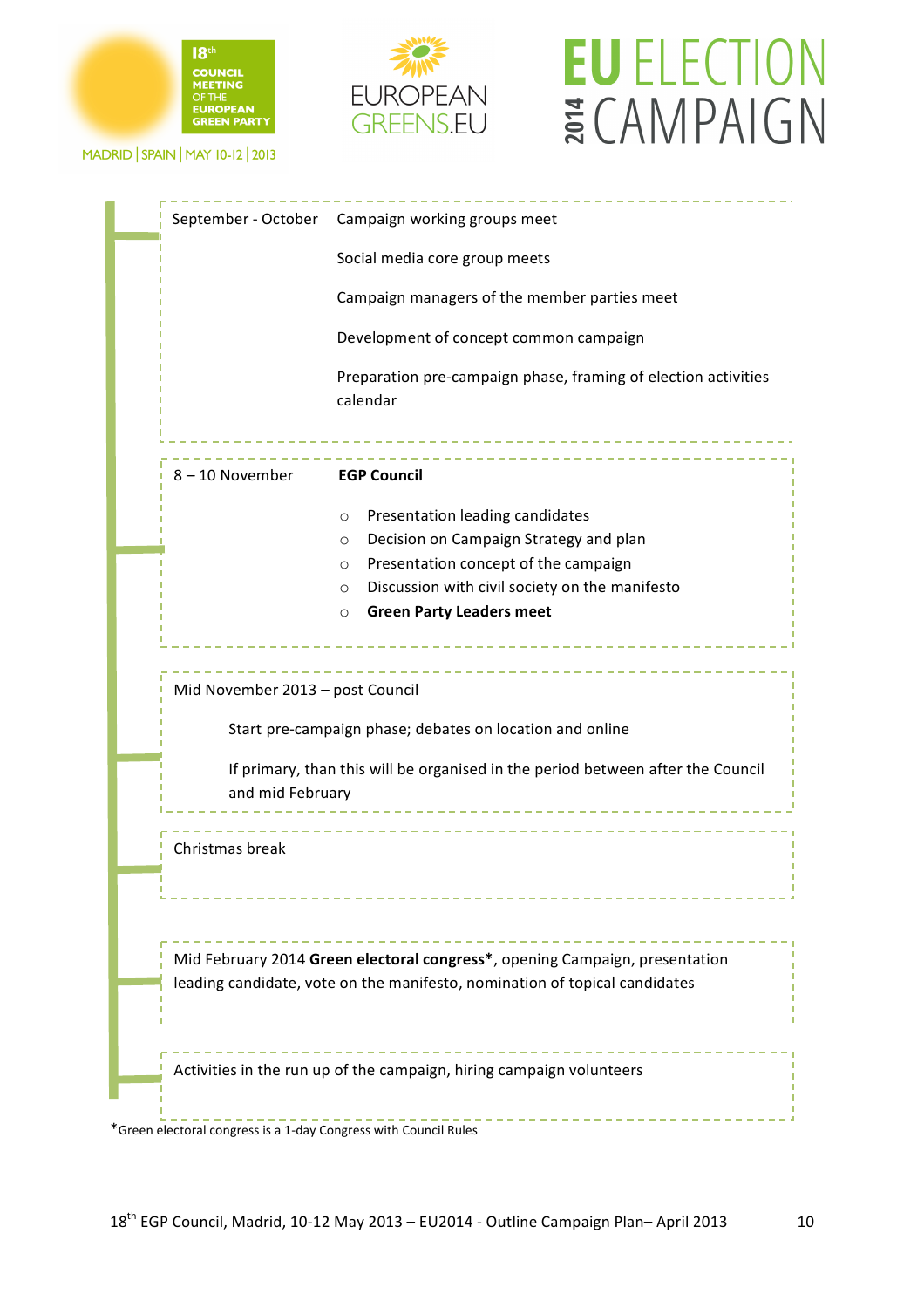





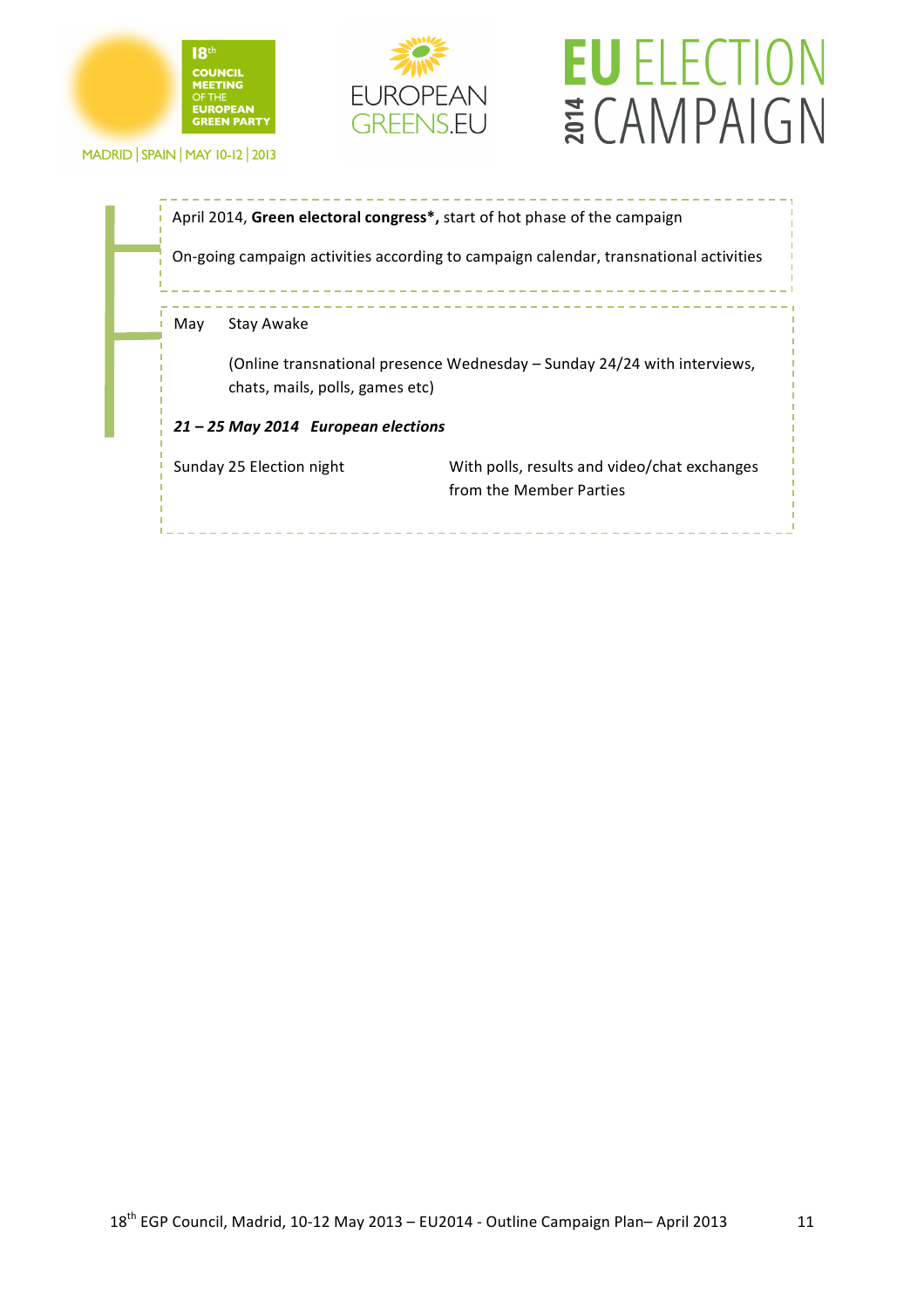



## **EU** ELECTION ECAMPAIGN

### **Indicative budget and fundraising**

The EGP Council decided in 2009 in Malmo on a long term financial planning for the campaign fund. Council and the Member Parties upheld their planning and by the end of this year (2013) the campaign fund will have reached its decided amount of 240.000 Euro.

The EGP Committee decided to allocate 250.000 Euro of the 2013 budget for the campaign preparations and to reserve 250.000 Euro in the 2014 budget for expenses during the hot phase of the campaign. The 200.000 Euro in 2014 are a cautious estimation. Further the EGP Committee decided not to ask Member parties to contribute more – they have considerable campaign costs already for the European campaign.

Besides the allocated budget the EGP will try to further raise the campaign budget by fundraising  $$ not by crossing on 'own' fundraising campaigns by the Member parties, but ask for their support for fundraising efforts whenever possible. The Committee wants to make a very cautious estimation of expected income from donations, and has set the target for 200.000 Euro. Based on experience with other parties the Committee expects to raise considerable funds with the pre-campaign online primaries and the candidates' debates. If and when that amounts is raised with the expected income from the primaries, this money will be allocated towards the end phase of the campaign.

The fundraising efforts in 2013 will concentrate around raising awareness that the EGP will try to raise funds. Further the EGP will contact the MEP's and other high profile personalities and politicians to acquire funds and pledges to support the campaign. Fundraising will be an integral part of the representation of the organisation and thus require a more prominent place on the website for example.

On the next page you will find the preliminary indicative campaign budget.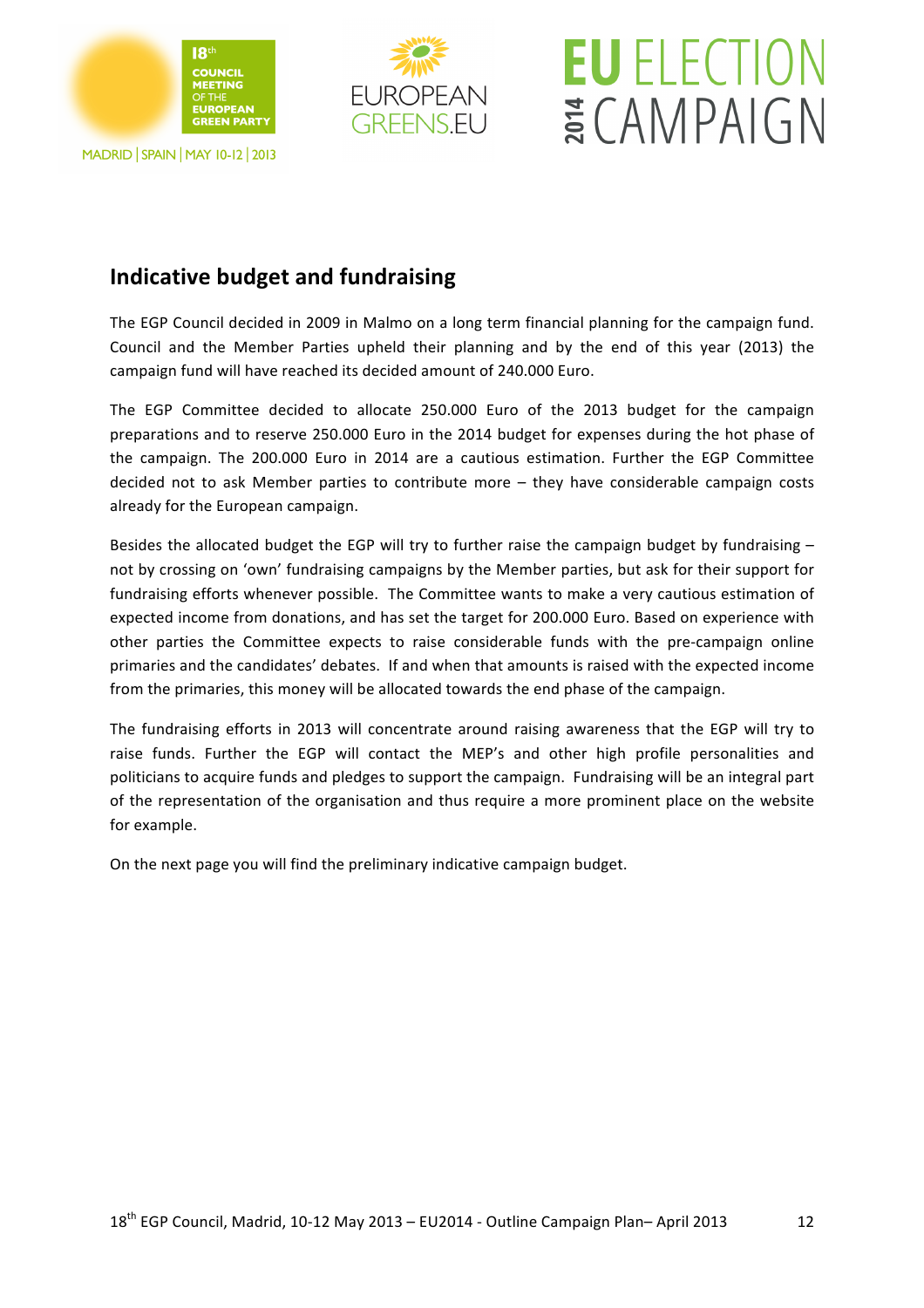

**DRAFT\$EU\$2014 CAMPAIGN BUDGET**

### **EUROPEAN GREENS.EU**

# **EU ELECTION** ECAMPAIGN

| all amounts in Euro         |                                                     |       |         |         |                                    |         |
|-----------------------------|-----------------------------------------------------|-------|---------|---------|------------------------------------|---------|
| indicative expenses         |                                                     |       |         |         | Income                             |         |
|                             | Campaign Staff (April 2013 - July 2014 - 14 months) |       |         |         | reserved campaign budget           | 240.000 |
|                             | Campaign Manager                                    | 85000 |         |         | reservation in 2013 budget 250.000 |         |
|                             | Support FYEG                                        | 11000 |         |         | expected in budget 2014            | 255.000 |
|                             | Project management                                  | 19000 |         |         |                                    |         |
|                             | 2 junior campaign assistants                        | 60000 |         |         |                                    |         |
|                             | other staff costs                                   | 9000  |         |         |                                    |         |
|                             |                                                     |       | 184.000 |         |                                    |         |
| <b>Primaries</b>            |                                                     |       | 100.000 |         |                                    |         |
|                             |                                                     |       |         |         |                                    |         |
| Agency                      |                                                     |       | 150.000 |         |                                    |         |
| <b>Campaign Preparation</b> |                                                     |       |         |         |                                    |         |
|                             | translations/adaptations                            | 55000 |         |         |                                    |         |
|                             | activities support                                  | 30000 |         |         |                                    |         |
|                             | development extra material                          | 25000 |         |         |                                    |         |
|                             |                                                     |       | 110.000 |         |                                    |         |
| Campaign costs in 2014      |                                                     |       |         |         |                                    |         |
|                             | hot phase                                           |       | 200.000 |         |                                    |         |
|                             |                                                     |       |         | 744.000 |                                    | 745.000 |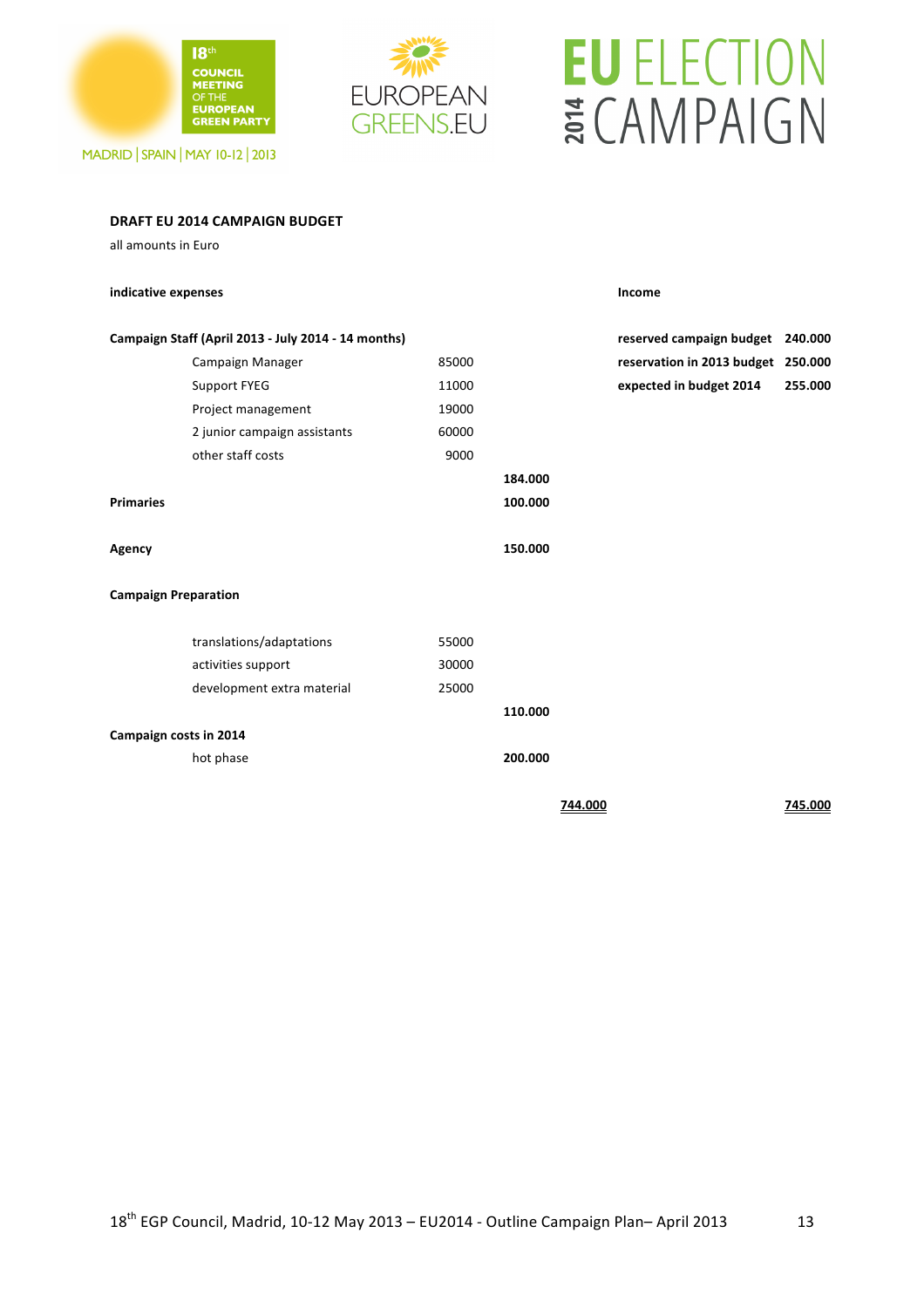







### **Overview of the organisation of the Campaign**



#### **Member parties**

The EGP Committee has installed three working groups to prepare for the campaign work:

- Working group on the Future of the EU, coordinated by Monica Frassoni
- Working group on the Common Manifesto, coordinated by Reinhard Bütikofer
- Working group on the Campaign Strategy and Plan, coordinated by Jacqueline Cremers

Some working groups will use a smaller editorial, coordination or expert team to facilitate the work for the working groups. The working groups all have an online platform for communication in between meetings.

The working groups report back to the Committee, who is responsible for the overall strategy and coordination. The Committee presents the outcome to the Council. The delegates of the Member Parties will decide at the Councils on the Manifesto and the campaign strategy and plan. They are responsible to organise the input and the feedback from the Member Parties' boards.

For the actual organisation in the campaign the following networks are crucial to make the campaign successful, the EGP will coordinate and facilitate communication exchange, and networking for these specific and important representatives in the Member Parties:

- Campaign managers/responsible campaign coordinators from the Member Parties
- Internet/social media campaigners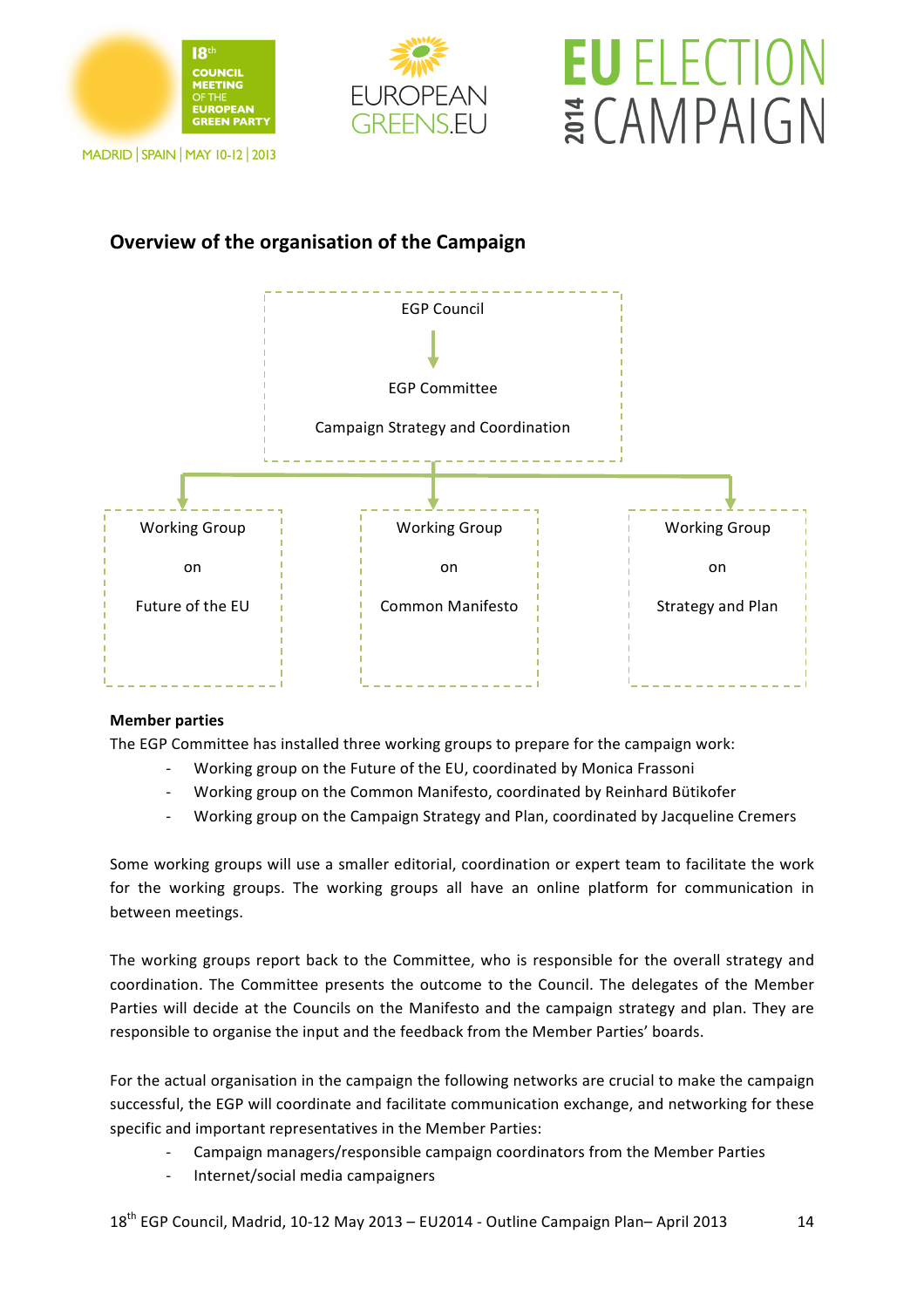

### **EUROPEAN GREENSELL**

# **EU** ELECTION ECAMPAIGN

#### **Party Leaders**

The involvement and commitment from all EU Green Party leaders is equally crucial to make the campaign successful. A fixed time slot, Lunchtime on Fridays, is dedicated at the Council meetings for the Party leaders to discuss the campaign. Committee members are responsible to maintain the relationship with the Party Leaders in between these meetings.

#### **European level**

For those parties who have MEP's the national delegations play a big role towards the preparation of the campaign teams. The exchange between the Green Group, FYEG and GEF and the EGP is formalised and functioning well.

#### **Campaign Staff and volunteers**

The EGP organises an election campaign only once every 5 years and therefore additional staff is necessary with specific skills to be able to organise and facilitate the campaign. The EGP Committee foresees to appoint the following additional staff members:

- Campaign manager (asap July 2014)
	- Campaign assistants

In addition to the campaign staff volunteers will play a prominent role in support of the campaign at the EGP office.

#### **Activists and supporters**

The EGP already has a network of individual supporters and friends who are interested in European campaigning. The supporters and friends will be asked to contribute as much as possible towards the campaign.

The EGP will organise a 'train the trainer' session for those in the member parties that are responsible for the 'activists' or 'volunteer' management.